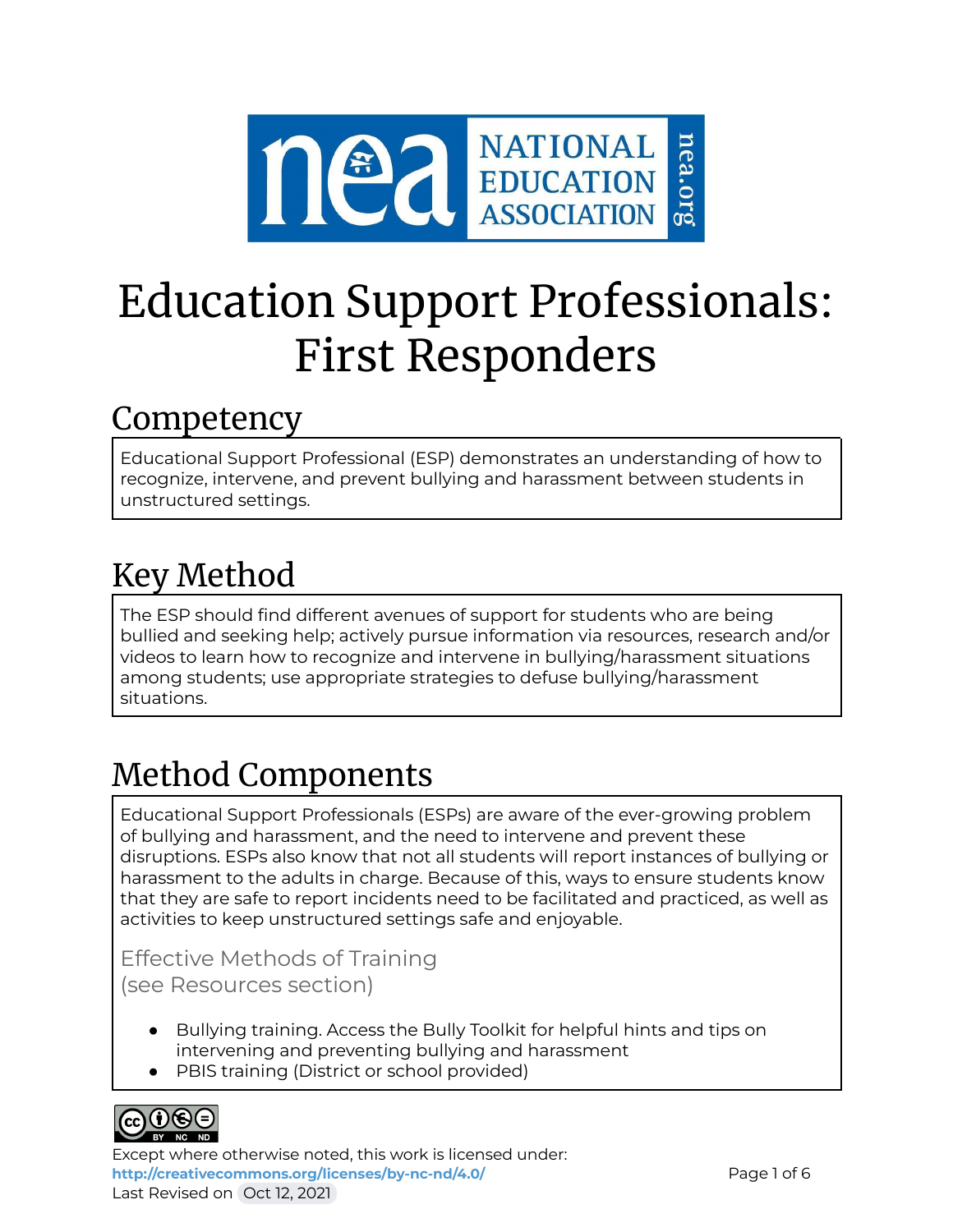- Policies and Laws —Stopbullying.gov. Research
- District-provided training

Effective Ways to Manage Unstructured Settings:

- Initiate conversations with students about bullying/harassment.
- Be prepared to intervene.
- Don't expect students to solve things themselves.
- Encourage students to report incidents of bullying to an adult.
- Express strong disapproval of bullying or harassment when it occurs.
- If appropriate, role-play with students ways to diffuse a bullying situation and engage bystanders.
- Focus on developing empathy and respect among students.
- Contribute to student–staff and staff–staff connectedness/improved school climate.
- Keep a log of bullying/harassment incidents.
- Deal with bullying/harassment incidents consistently, in a way that is appropriate to the situation.

## Supporting Rationale and Research

Cornell, Dewey, and Limber, Susan P. (2015). "Law and policy on the concept of bullying at school." American Psychologist 70.4: 333–43. Web. [https://www.apa.org/pubs/journals/releases/amp-a0038558.pdf](https://www.ed.gov/news/press-releases/us-department-education-provides-guidance-help-classroom-teachers-combat-bullying.)

Desouza, Eros R., and Ribeiro, J'Aims. (2005). "Bullying and Sexual Harassment Among Brazilian High School Students." Journal of Interpersonal Violence 20.9: 1018–038. Web.

[https://www.researchgate.net/publication/7693543\\_Bullying\\_and\\_Sexual\\_Harassme](https://www.ed.gov/news/press-releases/us-department-education-provides-guidance-help-classroom-teachers-combat-bullying.) [nt\\_Among\\_Brazilian\\_High\\_School\\_Students](https://www.ed.gov/news/press-releases/us-department-education-provides-guidance-help-classroom-teachers-combat-bullying.)

Rigby, K., and Slee, P. T. (2008). Interventions to reduce bullying. International Journal of Adolescent Medicine and Health, 20, 165–83 [http://www.bullyingawarenessweek.org/pdf/Bullying\\_Prevention\\_Strategies\\_in\\_Sch](http://www.bullyingawarenessweek.org/pdf/Bullying_Prevention_Strategies_in_Schools_Ken_Rigby.pdf) [ools\\_Ken\\_Rigby.pdf](http://www.bullyingawarenessweek.org/pdf/Bullying_Prevention_Strategies_in_Schools_Ken_Rigby.pdf)

"U.S. Department of Education Provides Guidance to Help Classroom Teachers Combat Bullying." U.S. Department of Education. N.p., 28 Sept. 2012. Web. 13 July 2017.

[https://www.ed.gov/news/press-releases/us-department-education-provides-guida](https://www.ed.gov/news/press-releases/us-department-education-provides-guidance-help-classroom-teachers-combat-bullying.) [nce-help-classroom-teachers-combat-bullying.](https://www.ed.gov/news/press-releases/us-department-education-provides-guidance-help-classroom-teachers-combat-bullying.)



Except where otherwise noted, this work is licensed under: **<http://creativecommons.org/licenses/by-nc-nd/4.0/>** Page 2 of 6 Last Revised on Oct 12, 2021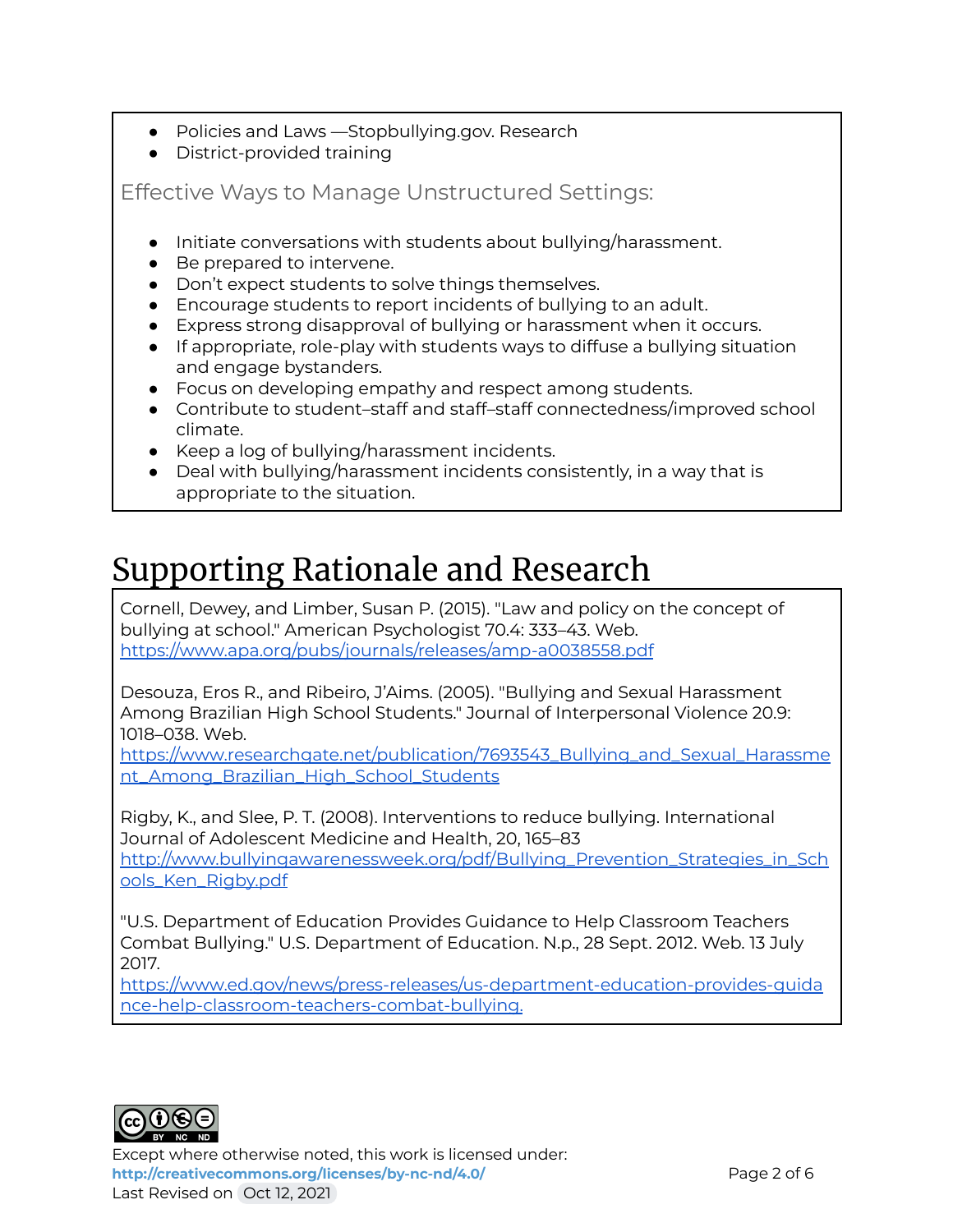### Resources

Articles Facing Hate and Bias at School [Pledge](https://neaedjustice.org/facing-hate-and-bias/) Effects of a [Cafeteria-Based](https://www.mayinstitute.org/pdfs/presentations/2011_parrish.pdf) Intervention Information to provide to [students/parents:](http://www.stopbullying.gov) Stop Bullying Laws, Policies & [Regulations](https://www.stopbullying.gov/laws/index.html) Information to provide to [students/parents:](http://www.pacerkidsagainstbullying.org) Kids Against Bullying Bully [Circle](https://drive.google.com/file/d/0B4-iZkl6hT7KM2NqT1VUbWNGWkE/view) Information to provide to [students/parents:](http://www.pacerteensagainstbullying.org) Teens Against Bullying Videos Information for School Counselors [PBIS—Lunchroom](https://www.youtube.com/watch?v=PeHVYuJTmZk) Expectations

# Submission Guidelines & Evaluation Criteria

*To earn the micro-credential, you must receive a passing score in Parts 1 and 3, and be proficient for all components in Part 2.*

### Part 1. Overview Questions (Provides Context)

200 - 300 words

*Please use the suggested word count as a guide to answer the following contextual questions. This will help our assessor understand your current context for working on this micro-credential.*

*Please do not include any information that will make you identifiable to your reviewers*

- 1. Based on the resources and information researched, what is bullying/harassment and how do you intervene appropriately?
- 2. What did you know about bullying and harassment before any information or resources were made available to you?



Except where otherwise noted, this work is licensed under: <http://creativecommons.org/licenses/by-nc-nd/4.0/><br>
Page 3 of 6 Last Revised on Oct 12, 2021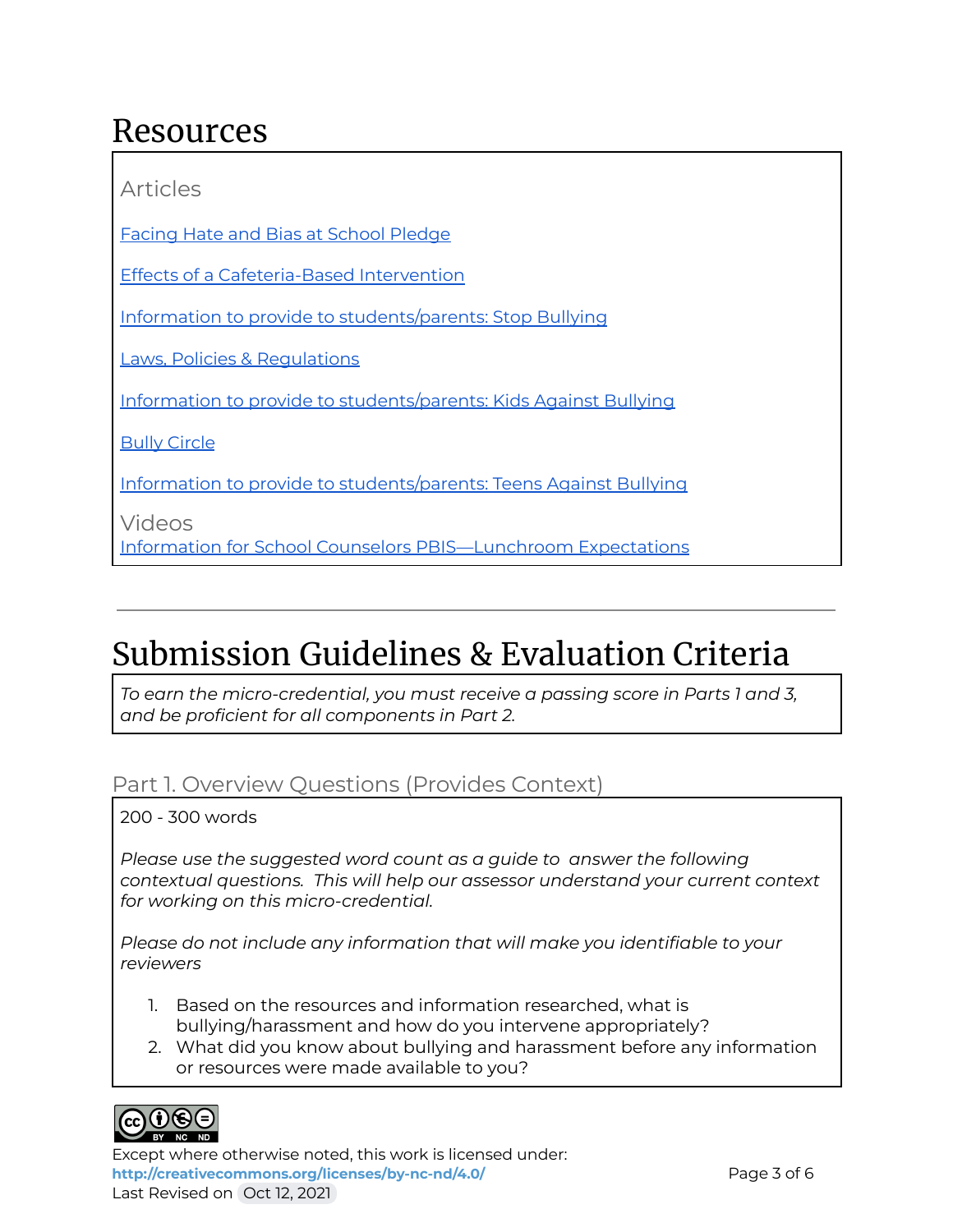- 3. What are some of the reasons students use for bullying other students?
- 4. How do you advocate for students and educate them on bullying prevention? What anti-bias instructional strategies and/or curricular resources do you use to educate students about bullying?
- 5. What do you do to engage in self-education about differences among students?

**Passing:** Educator response to all parts. Response clearly shows understanding and recognition of the problem of bullying/harassment and evidence of student involvement in preventing bullying/harassment.

### Part 2. Work Examples/Artifacts/Evidence

To earn this micro-credentials please submit the following **two** artifacts as evidence of your learning.

*\*Please do not include any information that will make you or your students identifiable to your reviewers.*

Please Note: For artifacts the preferred file format is PDF

### **Artifact 1: Intervention Plan**

Create an intervention plan to address bullying when it occurs in your jurisdiction.

- What is the issue? / Identify the problem
- What is the first intervention you will try?
- If your first intervention doesn't work, what would your next step be?
- How do you follow up on the outcome of the interventions?

### **Artifact 2: Video and Reflection**

Create a video leading a bully circle (5–10 mins) and reflect on the outcome of the bully circle (250-word limit). Reflection should contain answers to the following questions.

- What went well?
- What would you do differently?
- How can you reconnect with the students in a positive way?

### Part 2. Rubric

|                                            | <b>Proficient</b>                      | <b>Basic</b>                                               | <b>Developing</b>                                      |
|--------------------------------------------|----------------------------------------|------------------------------------------------------------|--------------------------------------------------------|
| <b>Artifact 1:</b><br>Intervention<br>Plan | The problem<br>identified is solvable. | The problem is<br>solvable but the<br>interventions do not | Problem is too<br>complex to be<br>resolved by the ESP |



Except where otherwise noted, this work is licensed under: <http://creativecommons.org/licenses/by-nc-nd/4.0/><br>
Page 4 of 6 Last Revised on Oct 12, 2021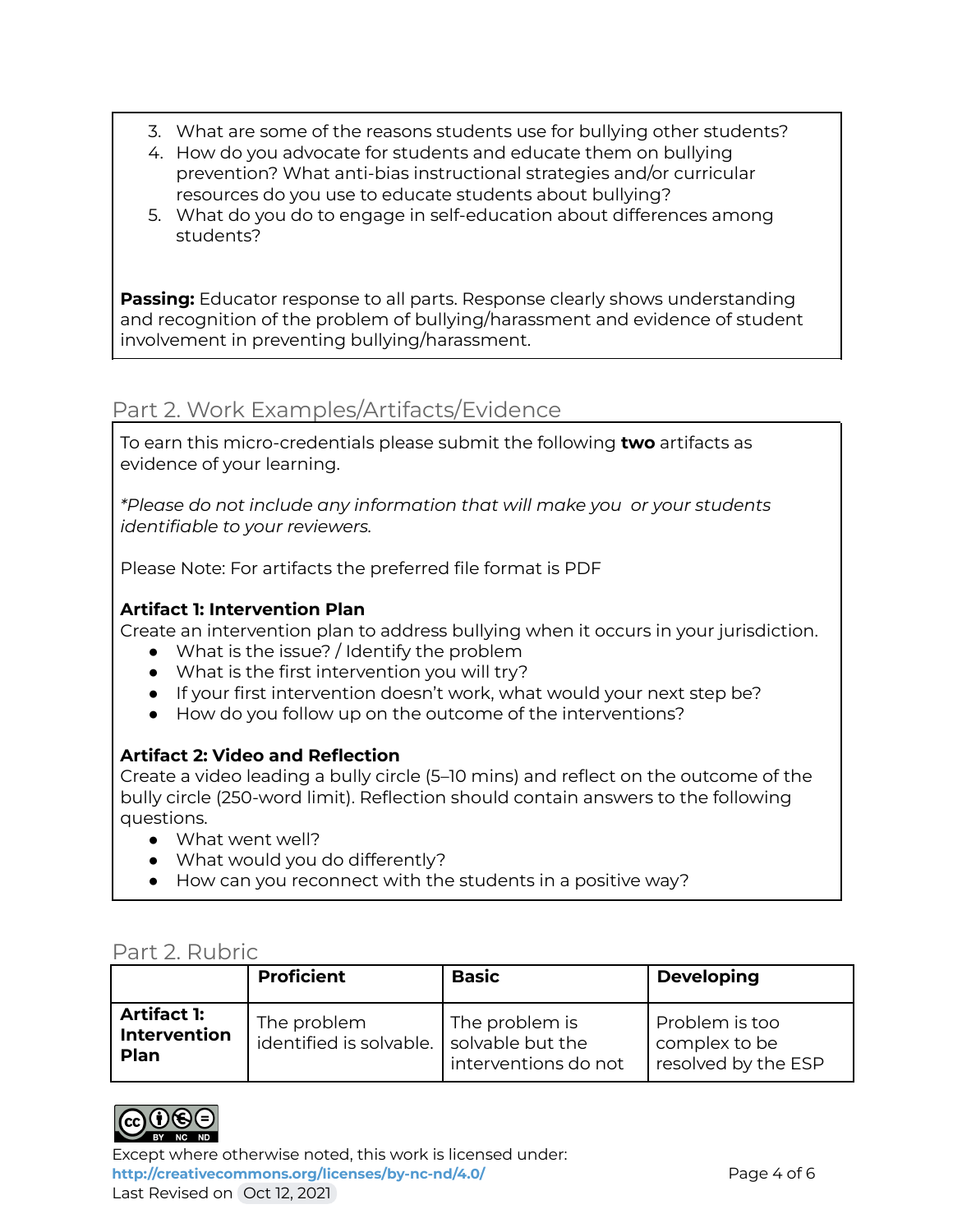|                                                             | Identified and used<br>2 different<br>intervention<br>strategies.<br>Includes a follow-up<br>plan that builds<br>relationships with<br>students.                                                                                                                                       | match the problem.<br>Follow up doesn't<br>include a plan that<br>builds a relationship<br>with the students.                                                                                                                                       | in a 2-step<br>intervention or the<br>problem doesn't<br>need an intervention<br>plan.<br>Intervention plan<br>doesn't include ways<br>to build relationships<br>with students or<br>there is no follow-up<br>plan                                  |
|-------------------------------------------------------------|----------------------------------------------------------------------------------------------------------------------------------------------------------------------------------------------------------------------------------------------------------------------------------------|-----------------------------------------------------------------------------------------------------------------------------------------------------------------------------------------------------------------------------------------------------|-----------------------------------------------------------------------------------------------------------------------------------------------------------------------------------------------------------------------------------------------------|
| <b>Artifact 2:</b><br><b>Video and</b><br><b>Reflection</b> | Reflection includes<br>a section discussing:<br>-What went well<br>-What you would do<br>differently<br>-How you can<br>reconnect with the<br>students in a<br>positive way?<br>Reflection includes<br>specific examples<br>from your personal<br>experience working<br>with students. | Reflection may be<br>missing one or more<br>of the following<br>sections:<br>-What went well?<br>-What you would do<br>differently<br>-How you can<br>reconnect with the<br>students in a positive<br>way<br>Specific examples are<br>not included. | Reflection fails to<br>include two of the<br>following three<br>sections:<br>-What went well<br>-What you would do<br>differently<br>-How you can<br>reconnect with the<br>students in a positive<br>way.<br>Specific examples are<br>not included. |

### Part 3 Reflection

150 - 250 words

Use the word count as a guide to write a personal reflection about your work on this micro-credential. For tips on writing a good reflection review the following resource:

How Do I Write a Good Personal [Reflection?](https://isthismystory.com/learning/how-do-i-write-a-good-personal-reflection/)



Except where otherwise noted, this work is licensed under: <http://creativecommons.org/licenses/by-nc-nd/4.0/><br>
Page 5 of 6 Last Revised on Oct 12, 2021